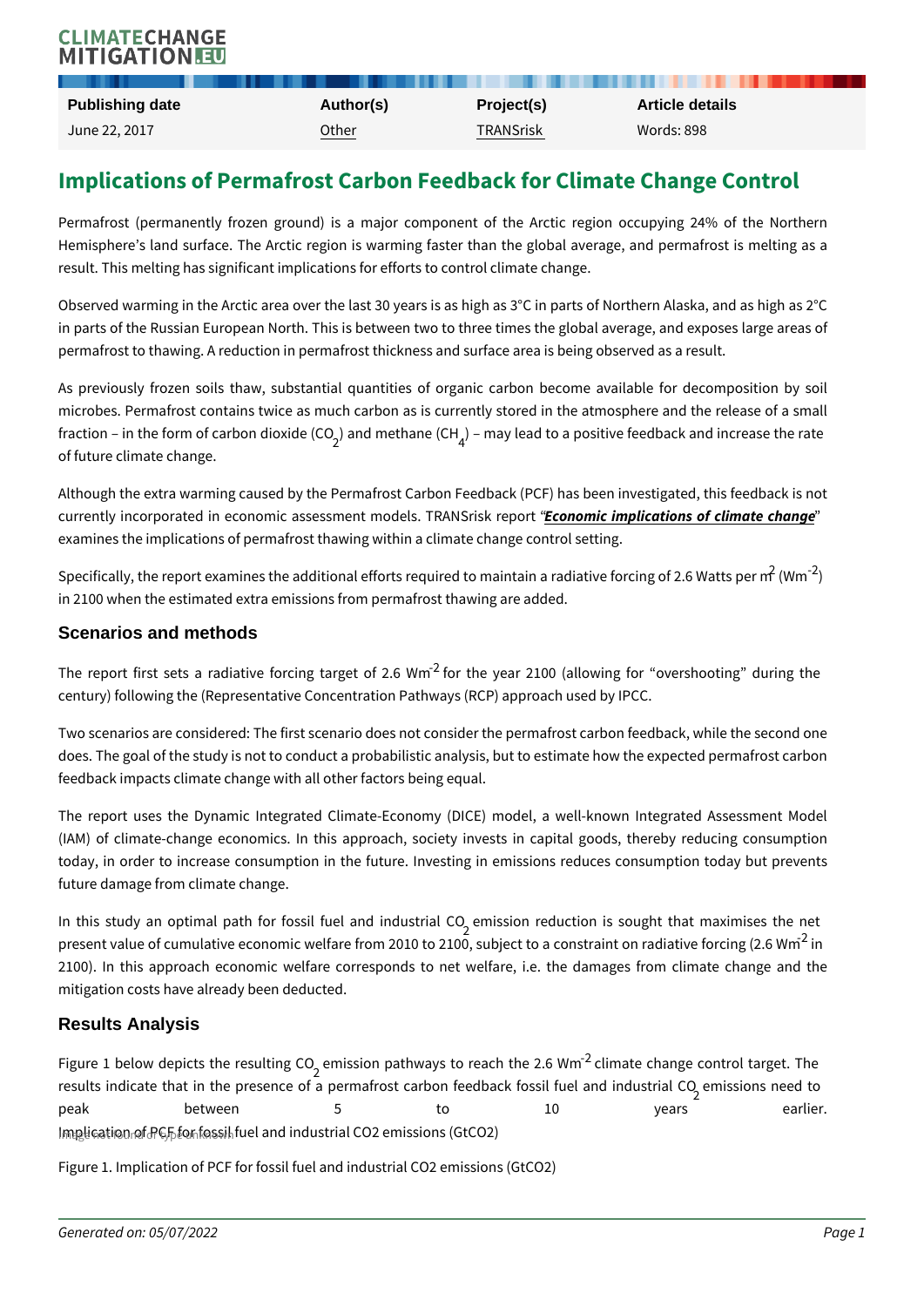## **CLIMATECHANGE** TIGATION!

The presence of a permafrost carbon feedback requires that the reduction of fossil fuel and industrial CO<sub>2</sub> emissions needs to be greater and occur earlier. This implies that the price (tax) of carbon must be higher, both now and in the future (Figure 2).

In the absence of the permafrost carbon feedback, the global price of CO  $_2$ (assuming all counties participate) would need to rise from 36 US\$/tCO<sub>2</sub> in 2015 to 180 US\$/tCO<sub>2</sub> in 2050. In the presence of a permafrost carbon feedback the respective increase would need to be from 41[38-46] US\$/tCO<sub>2</sub>in 2015 to 210 [200-240] US\$/tCO<sub>2</sub> in 2050 (Figure 2). Figure 2. Implication of PCF for carbon prices (\$/tCO2)

Image not found or type unknown

Figure 2. Implication of PCF for carbon prices (\$/tCO2)

The higher carbon price implies higher costs to society. The presence of a permafrost carbon feedback would increase the total mitigation cost from US\$8.1 to US\$9.0 [8.5-9.8] trillion, equivalent to a 6-21% increase (Figure 3). Implication of PCF for mitigation costs (Trillion 2005\$)

Devoting more resources to mitigation implies a reduction of consumption and investment, implying a loss in welfare. Our results show that the net present value of total welfare from 2010 to 2100 is reduced due to permafrost carbon

feedback by US\$ 4.2 [2-7.8] trillion. Image not found or type unknown

Figure 3: Implication of PCF for mitigation costs (Trillion 2005\$)

### **Sensitivity analysis for the mitigation cost**